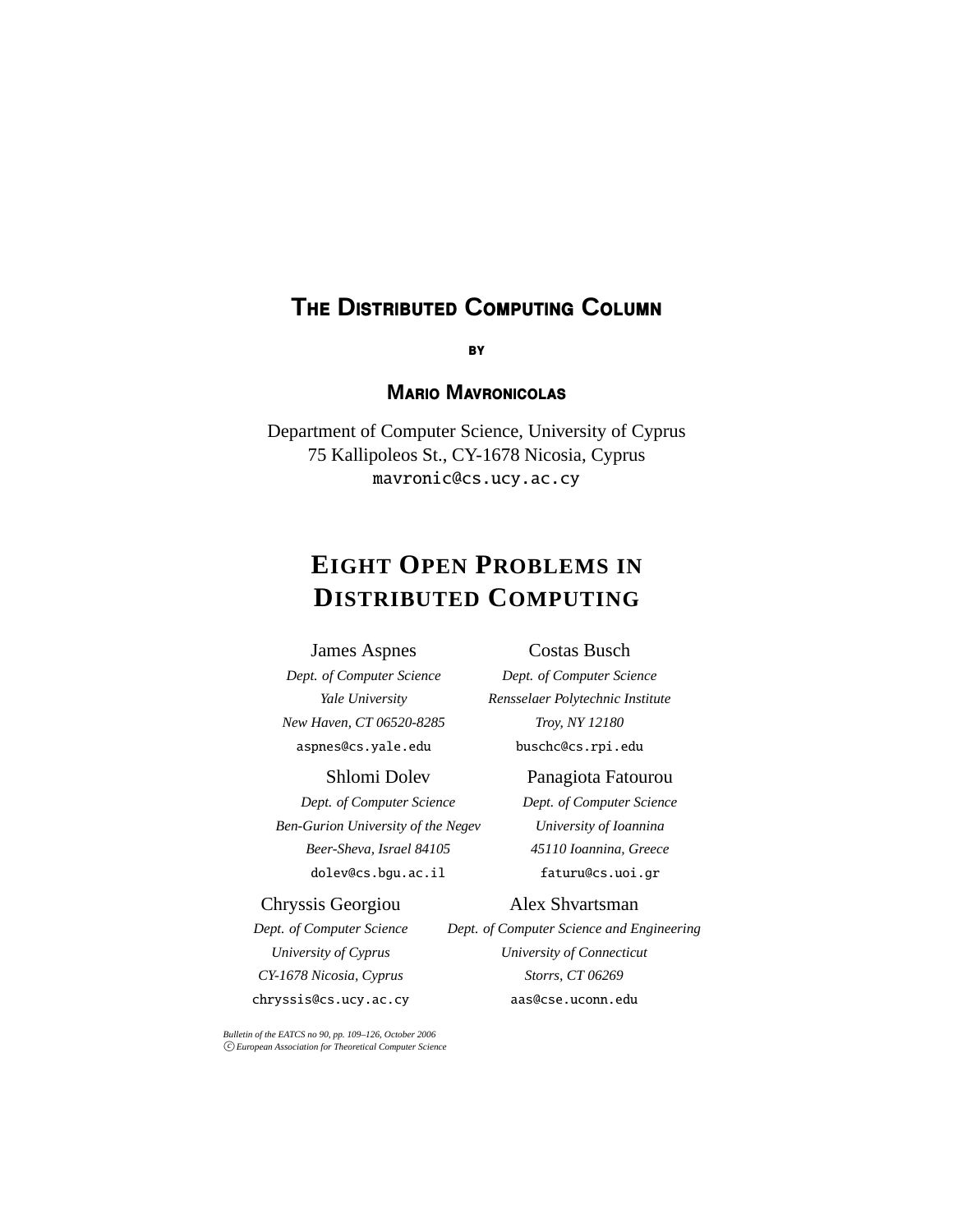Paul Spirakis *RACTI 265 00 Rio, Patras* spirakis@cti.gr Roger Wattenhofer *Computer Engineering and Networks Lab. ETH Zurich 8092 Zurich, Switzerland* wattenhofer@tik.ee.ethz.ch

#### **Abstract**

Distributed Computing Theory continues to be one of the most active research fields in Theoretical Computer Science today. Besides its foundational topics (such as consensus and synchronization), it is currently being enriched with many new topics inspired from modern technological advances (e.g., the Internet). In this note, we present eight open problems in Distributed Computing Theory that span a wide range of topics – both classical and modern.

## **1 Wait-Free Consensus**

A *consensus protocol* is a distributed algorithm where *n* processes collectively arrive at a common decision value starting from individual process inputs. It must satisfy *agreement* (all processes decide on the same value), *validity* (the decision value is an input to some process), and *termination* (all processes eventually decide). A protocol in an asynchronous shared-memory system is *wait-free* if each process terminates in a finite number of its own steps regardless of scheduling. From the FLP impossibility result [31, 54], wait-free consensus is impossible. However, it becomes possible using randomization with the termination condition relaxed to hold with probability 1.

The **open question** that then arises is the complexity of solving consensus, measured by the expected number of register operations carried out by all processes (*total work*) or by any one process (*per-process work*).

This complexity depends strongly on assumptions about the power of the adversary scheduler. For an *adaptive adversary* that chooses the next process to run based on total knowledge of the current state of the system, the best known protocol using only atomic read-write registers takes  $O(n^2 \log n)$  expected total work [14]. If counters supporting increment, decrement, and read operations are available, this drops to  $O(n^2)$  expected total work [4]. No faster protocol is known using any objects that can be built from atomic registers, and there is a lower bound of  $\Omega(n^2/\log^2 n)$  that holds even given powerful tools like unit-cost snapshots [6].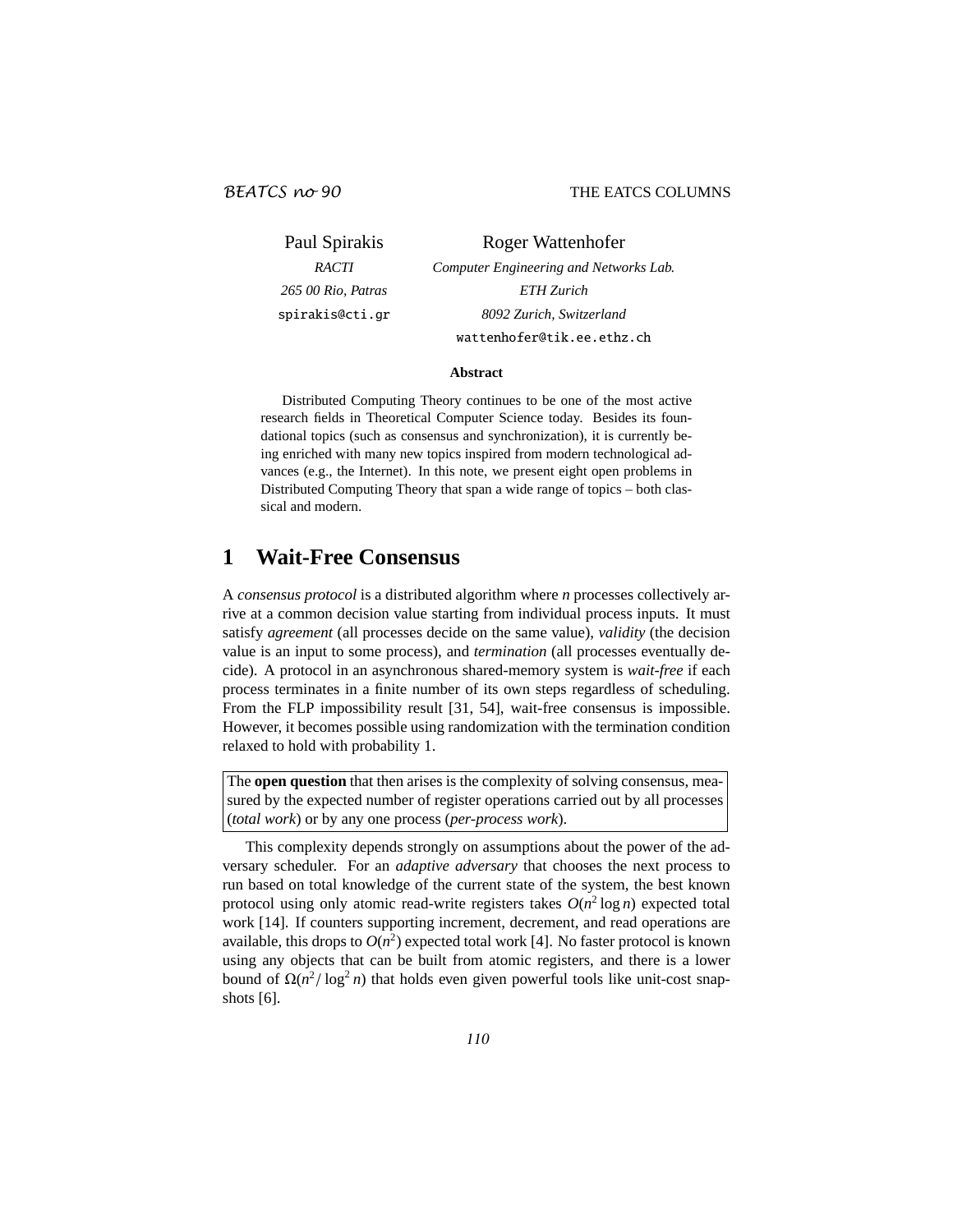Closing the gap between the upper and lower bounds is interesting because all known polynomial-time wait-free consensus protocols are based on collecting enough random votes that one standard deviation in the total is larger than the *n*−1 votes that can be "hidden" by the adversary by selectively stopping processes, and it is not hard to show that simple variants on voting cannot yield subquadratic protocols. A faster protocol would thus require a significantly new approach. Conversely, an  $\Omega(n^2)$  lower bound would show that voting is optimal.

With a weaker adversary that cannot observe coin flips that have not yet been made public, consensus can be solved in  $O(\log n)$  work per process using multiwriter registers [11]. There is no corresponding non-trivial lower bound. It would be interesting to see if an  $\Omega(\log n)$  lower bound could be proved for multi-writer registers or even with strong objects like unit-cost snapshots. Closing the gap in both models would show whether the cost of weak-adversary consensus arises from fundamental limitations of grouping local coin-flips together or merely from the weakness of atomic registers.

## **2 Oblivious Routing**

A typical distributed computing environment consists of several processing units which communicate through some underlying multi-hop network. The network is usually modeled after a graph, possibly weighted, where nodes represent the processing units and the edges the communication links. The nodes communicate by exchanging messages in the form of packets. *Routing* is the task of selecting the paths that the packets will follow in the network. Ideally the selected paths should have small *congestion*, that is, the maximum number of paths crossing any edge should be small, and the paths should have small *stretch*, that is, the ratio between the selected path and the respective shortest path should be as small as possible.

*Oblivious* routing is a type of distributed routing suitable for dynamic packet arrivals. In oblivious routing, the path for a newly injected packet is selected in a way that it is not affected by the path choices of the other packets in the network. Räcke [66] gives an existential result that shows that for any network there exists an oblivious routing algorithm with congestion within factor  $\log^3 n$ from that of the optimal off-line centralized algorithm, where *n* is the number of nodes. This oblivious algorithm constructs a path by choosing a logarithmic number of random intermediate nodes in the network. Azar *et al.* [13] showed that the probabilities for the random intermediate nodes can be computed a priori in polynomial time.

Even though congestion is a fundamental metric for the performance of routing algorithms, stretch is important too, since it represents the extra delay of the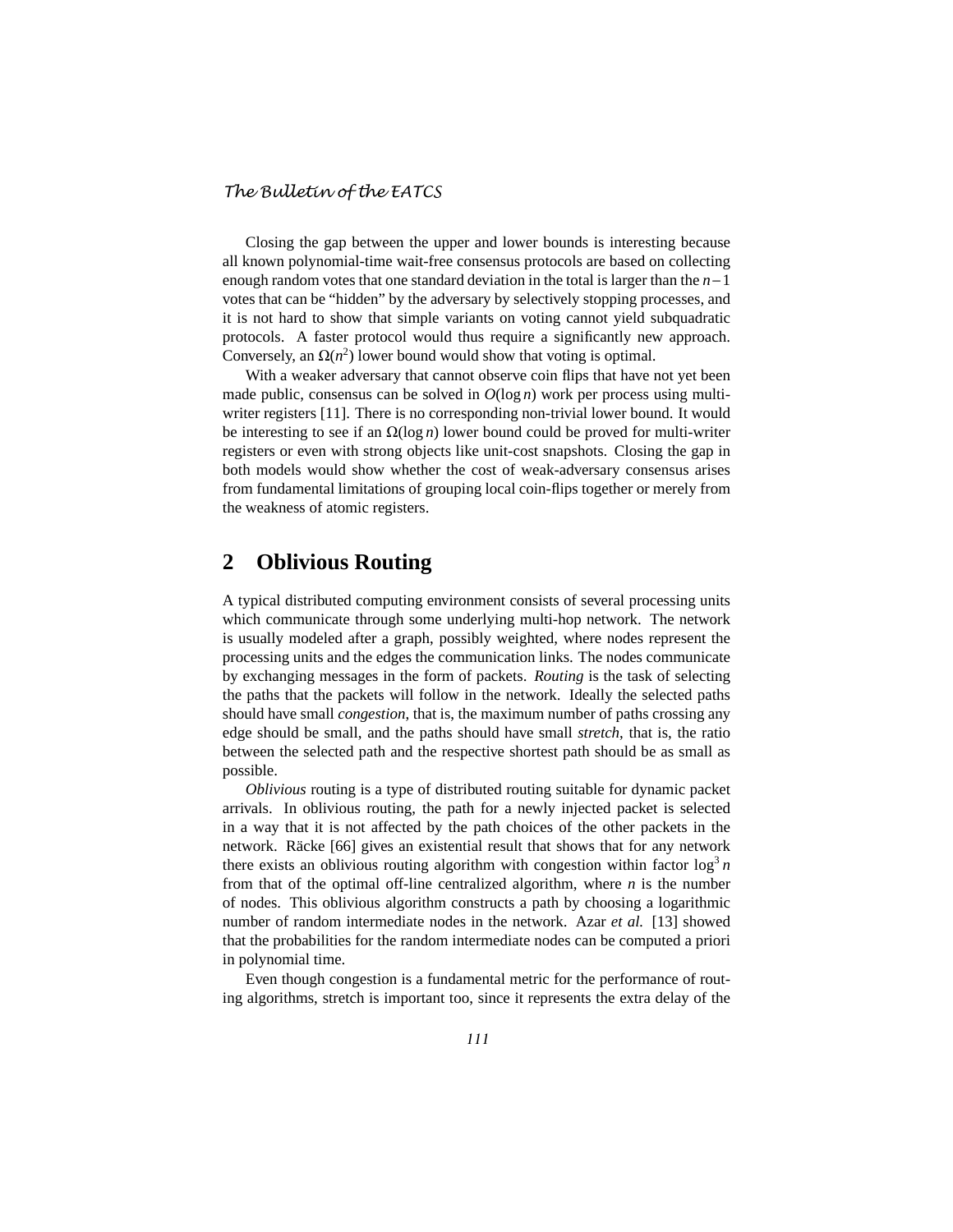packets when there is no congestion. Ideally, stretch should be a constant. So far, the main research on oblivious routing algorithms has focused on optimizing the congestion while ignoring the stretch. For example, a packet may have destination to a neighbor node of the source and still the path chosen by an oblivious algorithm may be as long as the number of nodes in the network.

An interesting **open problem** is to examine the circumstances in which congestion and stretch can be optimized simultaneously.

There is a simple counter-example network that shows that in general the two metrics are orthogonal to each other: take an adjacent pair of nodes  $u$ ,  $v$  and  $\Theta(\sqrt{n})$ disjoint paths of length  $\Theta(\sqrt{n})$  between *u* and *v*. For packets travelling from *u* to *v*, any routing algorithm that minimizes congestion has to use all the paths, however, in this way some packets follow long paths, giving high stretch. Nevertheless, there are special cases of interesting networks where congestion and dilation can be minimized simultaneously. For example, in grids [15], and in networks of uniformly distributed nodes in convex-like areas [16], the congestion is within a poly-logarithmic factor from optimal and stretch is constant.

A second interesting **open problem** is to find other classes of networks where the congestion and stretch are minimized simultaneously.

Possible candidates for such networks could be for example bounded-growth networks, or networks whose nodes are uniformly distributed in closed polygons, which describe interesting cases of wireless networks. Another interesting open problem is to find classes of networks in which oblivious routing gives  $C + D$ close to the off-line optimal, where *C* is the congestion and *D* is the maximum path length. Such a result will have immediate consequences in packet scheduling algorithms since it is known from [52] that it is feasible to deliver the packets in time proportional to  $C + D$ .

## **3 Stability of Continuous Consensus**

Consensus is a fundamental task in distributed computing, it allows to reduce a distributed task to a centralized task by agreeing on the system state, the inputs and (hence) the common transition. One shot consensus cannot be self-stabilizing [22] since it can terminate with disagreeing outputs. On the other hand, on-going consensus may stabilize to eventually ensure that when a new consensus instance is invoked the safety property for the output of this instance is correct [23].

In the scope of on-going (self-stabilizing) consensus task one may consider the sequence of inputs and outputs of instances [20, 24] and require stability of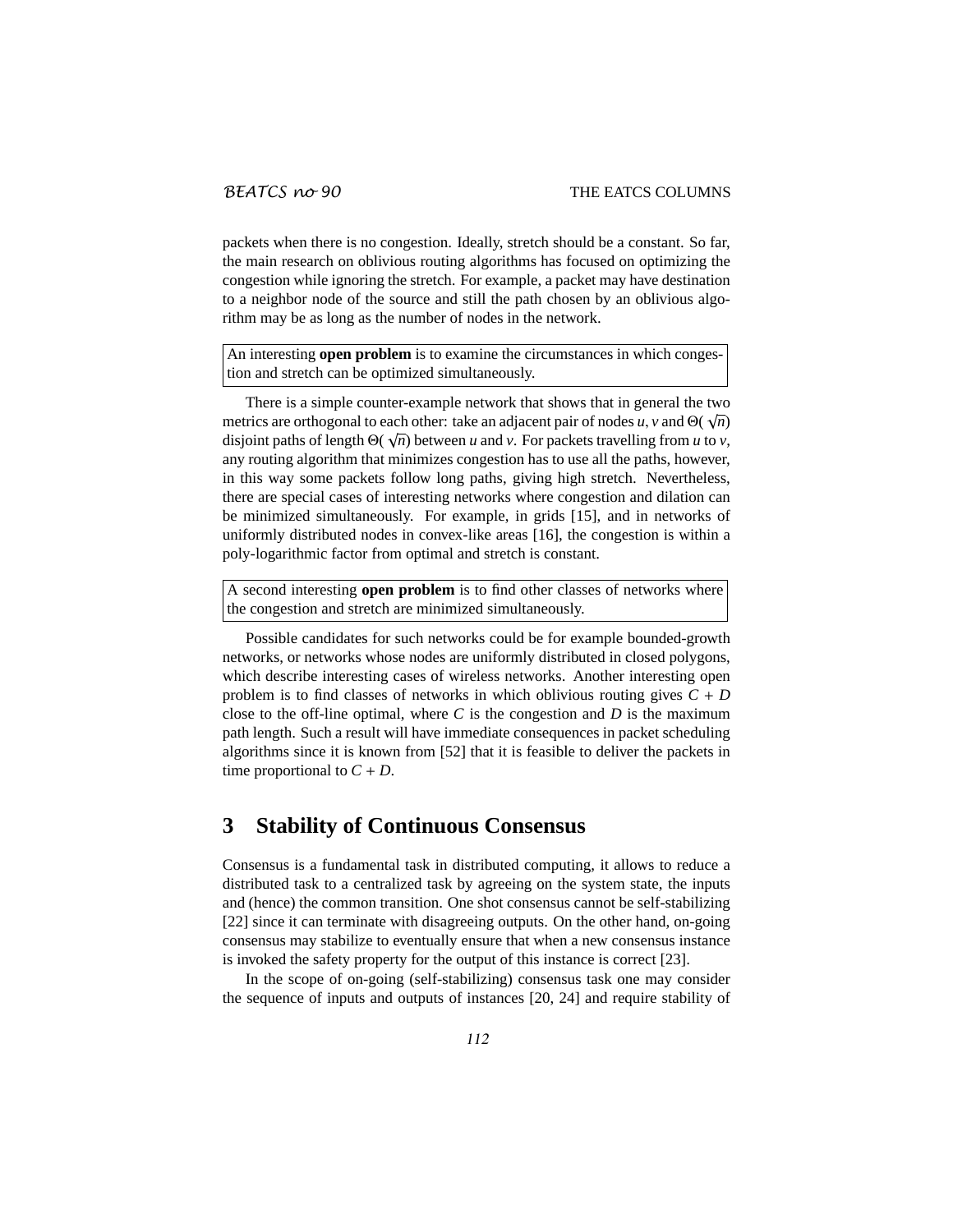outputs as long as the inputs allow such a stability. For example, when one consensus instance output has been 1, and the next instance has 1 as a possible output value, then 1 should be preferred. Namely, we would like to minimize the number of times the output is changed.

The **open problem** is, to determine the most stable (consensus) function to use, given flexibility in deciding on the output of the system.

Namely, given a particular sequences of input changes, choose the function that changes output as least as possible, assuming that the function from the inputs to the common output is only restricted to ensure that the output has a value equal to at least  $t + 1$  inputs. For example, if the system can remember (in memory) the last output, the system may stick to the output as long as it can: say the system includes five processors, at most two of which maybe faulty, i.e.,  $t = 2$ . In case the inputs are 1, 1, 1, 1, 1 the system must output 1, then if the inputs are repeatedly changed to 1, 1, 1, 1, 0 and then to, say, 1, 1, 0, 1, 0 the system may stay with a stable output 1, but once the inputs are changed to, say, 1, 0, 0, 1, 0 the system output must be changed to 0.

The case of a geodesic path of input changes, where each input can be changed at most once is considered in [20, 24]. The upper bound for the memoryless binary input case in [20] is  $2t + 1$  (where the majority of the first  $2t + 1$  inputs defines the output). Multi-valued consensus extends the case of binary-valued consensus, allowing the inputs (and the output) to be a non-necessarily binary value.

An upper bound for the number of output changes for a memoryless symmetric system (where the function has the same output regardless of the position of inputs in the input vector) is presented in [20]. The upper bound is a factor of approximately 2 away from a corresponding lower bound shown using concepts from Algebraic Topology.

Closing this gap, as well as considering non geodesic input path changes that are useful to separate the performance and to evaluate consensus functions are **open questions**.

Also in the case of multi-valued consensus one may only require an output value that is within the range of values of the correct values, further exploring functions is also open, and we believe that it is fruitful field of research with application to several domains, including sensor activated devices, stable aggregation of distributed information and alike.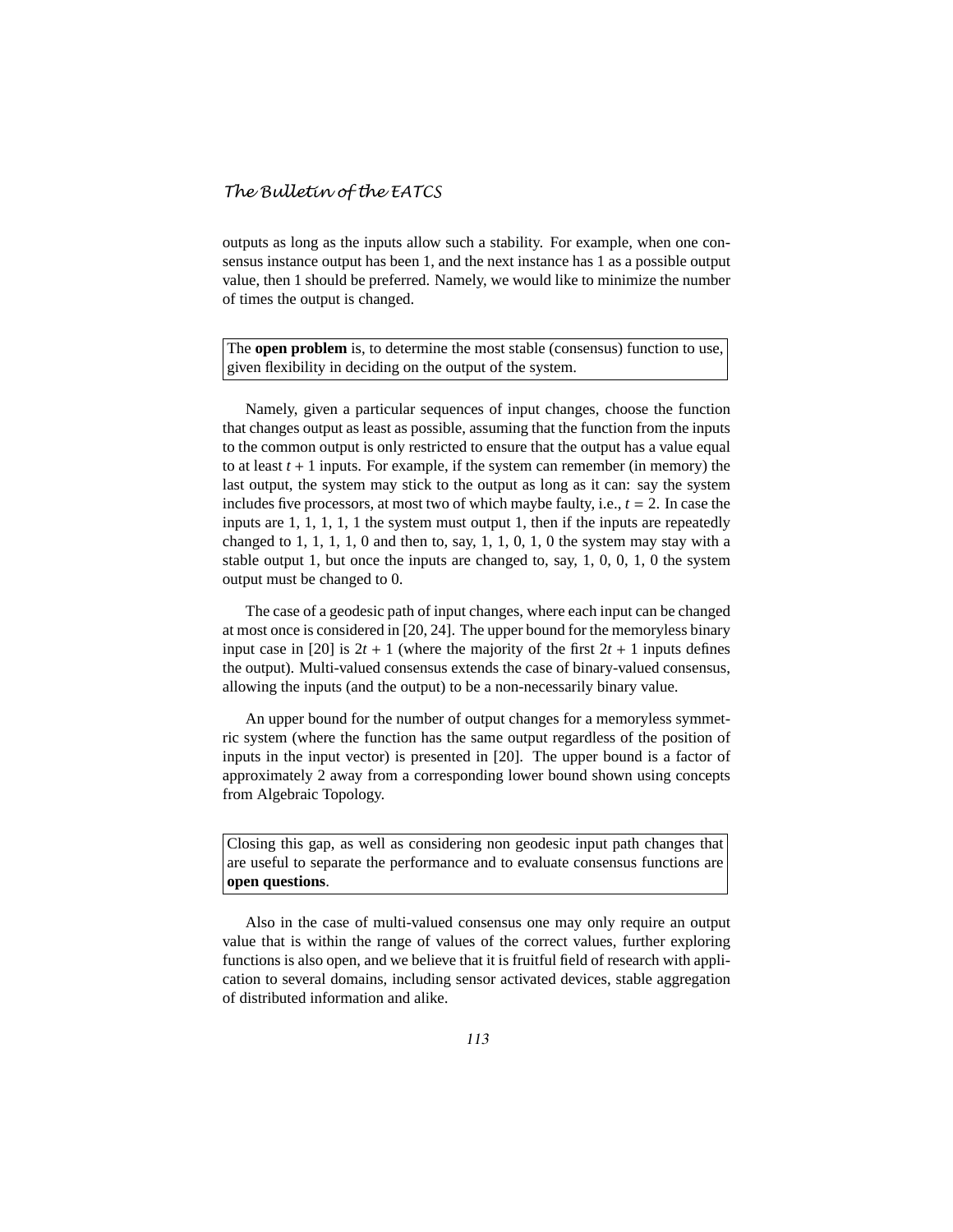## **4 Complexity of Implementing Atomic Snapshots**

A *snapshot* object consists of *m* components (shared variables), each storing a value. Processes can perform UPDATE operations to change the value of each individual component, and SCANS, each of which returns a consistent view of the contents of all the components. These operations can be performed simultaneously by different processes. Snapshots have been widely used to facilitate the design and verification of numerous distributed algorithms because they provide an immediate solution to the fundamental problem of calculating consistent views of shared variables; this happens while these variables may be concurrently updated by other processes.

A snapshot *implementation* from registers uses shared registers to simulate the snapshot components and provides algorithms for SCAN and UPDATE. Assuming that processes may fail by crashing, an implementation is *wait-free* if each nonfaulty process terminates executing a SCAN/UPDATE within a finite number of its own steps. An implementation is *linearizable* if (roughly speaking) the execution of a SCAN or an UPDATE operation in any execution of the implementation appears to take effect instantaneously.

Since snapshots have several applications, the design of efficient snapshot implementations is crucial. The *time complexity* of SCAN (UPDATE) of an implementation is the maximum number of steps executed by a process to perform a SCAN (UPDATE, respectively) in any execution of the implementation. The *time complexity* of the implementation is the maximum of the time complexities of its SCAN and UPDATE. Despite the numerous work that has been performed on designing efficient snapshot implementations (see [30] for a survey), their time complexity is not yet fully understood. Some implementations use a small number of registers but they have large time complexity while others employ more registers to achieve better time complexity.

It is known [27] that at least *m* registers are required to implement an *m*component snapshot. An implementation that uses only *m* registers is provided in [1, 28]. Its time complexity is *O*(*mn*) for both SCAN and UPDATE, where *n* is the number of processes in the system. A lower bound of  $Ω(mn)$  on the time complexity of SCAN for space-optimal implementations (that use only *m* registers), proved in [28], shows that this implementation is optimal. An implementation that uses *n* registers and has time complexity  $O(n)$  for SCAN and  $O(n \log n)$  for UPDATE (or vice versa) is provided by combining results in [2, 10, 42]. The fastest known implementation [8] has time complexity  $O(n)$  for both SCAN and UPDATE and uses  $O(n^2)$  registers. Another implementation with time complexity  $O(n)$  which, however, uses an unbounded number of registers can be obtained by combining results in [2, 41]. Lower bounds on the space-time tradeoff are provided in [29], where it is proved that the time complexity of SCAN in any implementation that uses a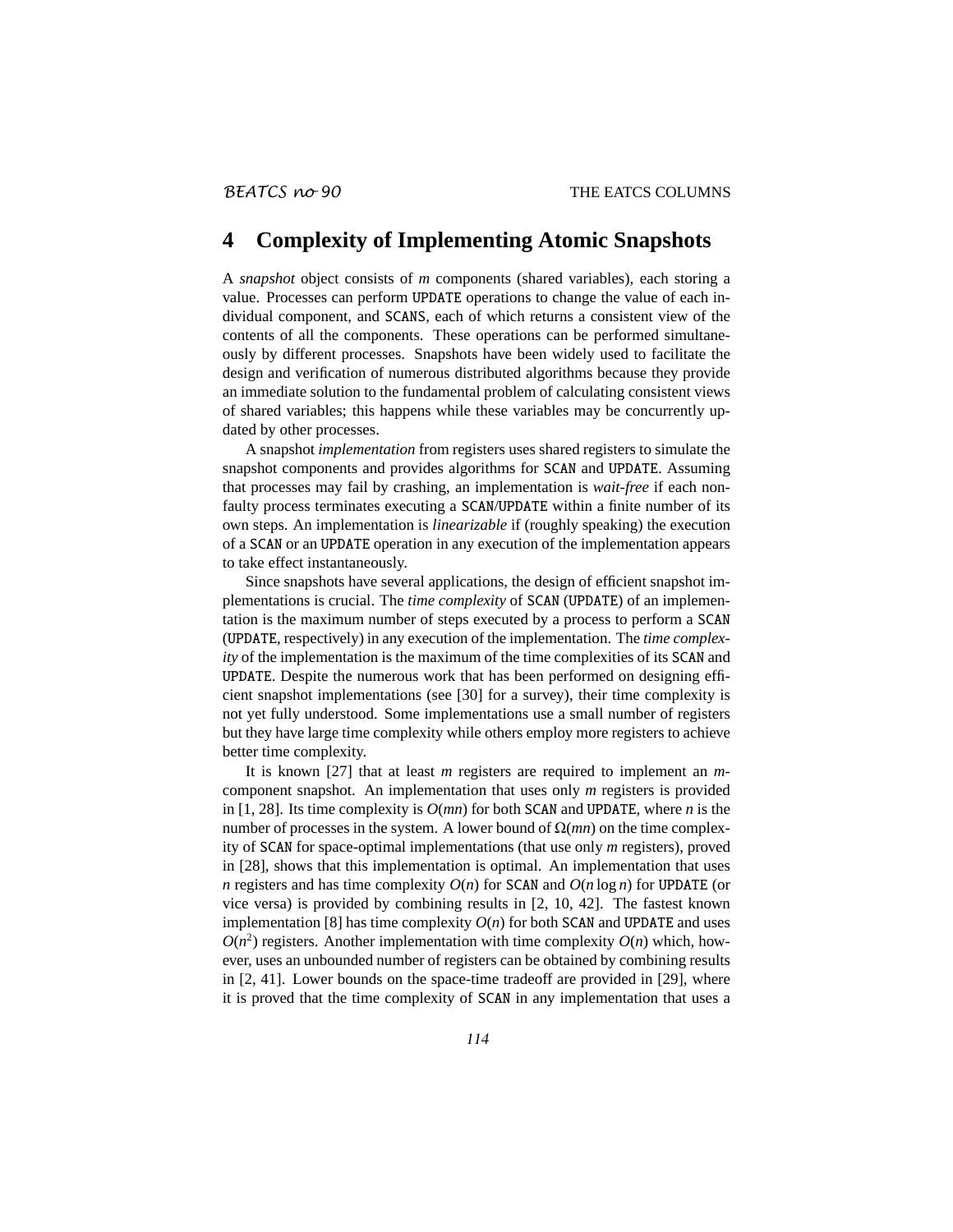fixed number of registers grows without bound as *n* increases.

Bridging the gap between the lower bounds provided in [29] and the best known upper bounds (discussed above) is a challenging **open problem**.

Even less is known for the time complexity of UPDATE. A lower bound of  $\Omega(m)$  on the time complexity of UPDATE is proved in [7]. This lower bound extends a similar result presented in [5] for the weaker version of a *single-writer* snapshot (where each component can be updated by only one process associated to the component). Since the best known snapshot implementation [8] has time complexity  $O(n)$  for UPDATE, it is unknown if this lower bound is optimal.

Proving better lower bounds for the time complexity of UPDATE or designing more efficient algorithms (in terms of the UPDATE time complexity) is an intriguing **open problem**.

The identification of tradeoffs between the number of registers used in an implementation, the time complexity of SCAN, and the time complexity of UPDATE is another interesting **open problem**.

The lower bounds proved in [28, 29] hold for deterministic algorithms and they can be possibly beaten by employing randomization. Some randomized implementations for the weaker version of single-writer snapshot objects are presented in [9]. Finding efficient randomized implementations for multi-writer snapshot objects remains a challenging **open problem**.

## **5 Pure Nash Equilibria in Selfish Routing**

In modern non-cooperative networks, such as the Internet, participants, acting selfishly, wish to efficiently route their traffic from some source to some destination with the least possible delay. In such environments, *Nash Equilibria* [62, 63] represent steady states of the system where no user may profit by unilaterally changing its strategy.

Koutsoupias and Padadimitriou [47], formulated the study of selfish routing in non-cooperative networks by casting the problem as a non-cooperative game, known in the literature as the KP-model; *n* selfish users wish to route their unsplitable traffic onto *m* parallel links from a source to a destination. Each link has a certain capacity representing the rate at which the link processes traffic, and users have complete knowledge of the system's parameters such as the link capacities and the traffic of other users. Also, users choose how to route their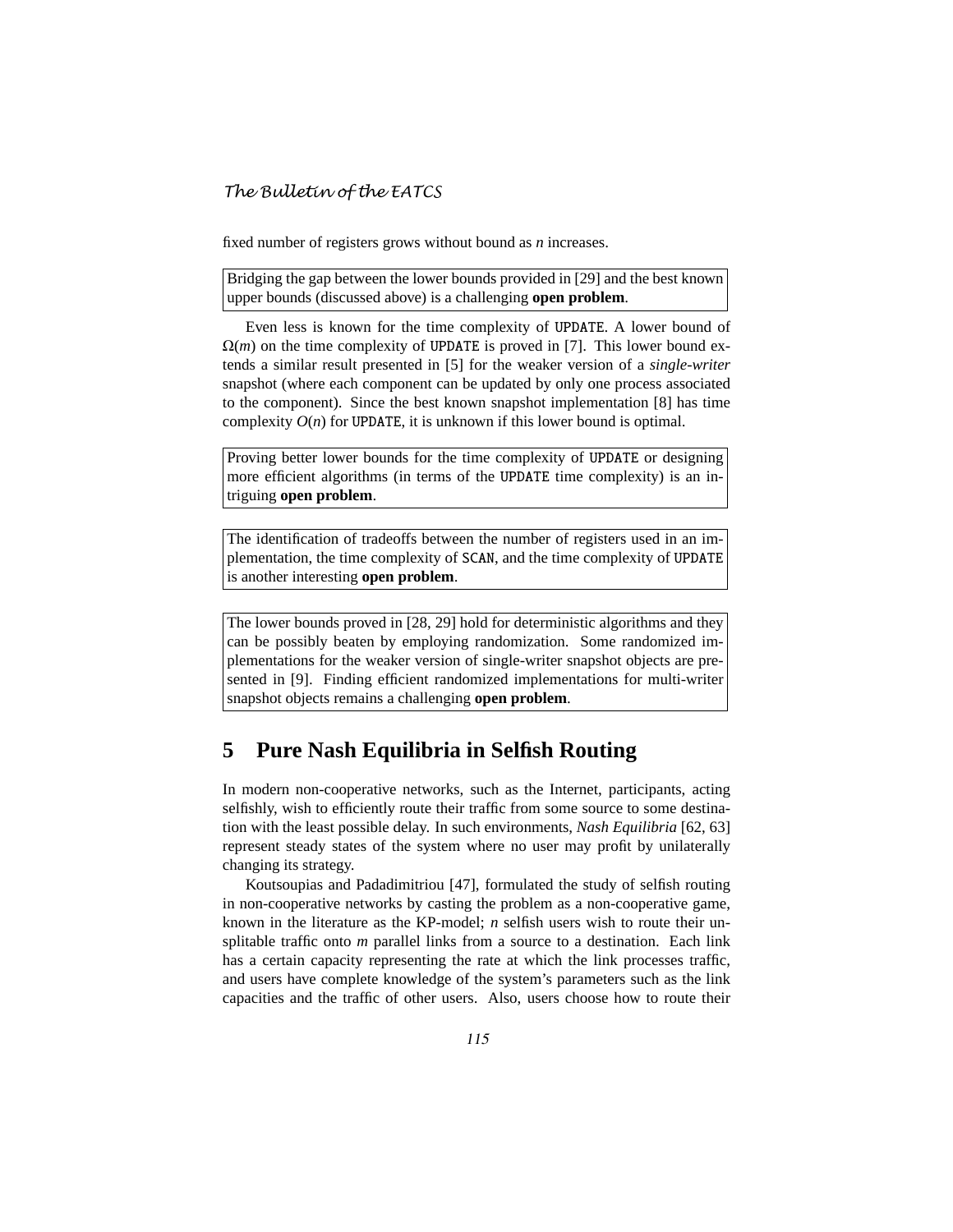traffic based on a common payoff function, which essentially captures the delay to be experienced on each link. However, modern non-cooperative systems present incomplete information on various aspects of their behavior. For example, it is often the case, that network users have incomplete information regarding the link capacities. Such uncertainty may be caused if the network links are complex paths created by routers which are constructed differently on separate occasions according to the presence of congestion or link failures.

Gairing *et al.* [32] were the first to consider an extension of the KP-model with incomplete information. Their model considers a game of parallel links with incomplete information on the traffics of the users. The payoff functions employed by the users take into account probabilistic information on the user traffics. The authors show (along with other interesting results) that their model always admits a Pure Nash Equilibrium and propose a polynomial-time algorithm for computing such equilibria for some special cases.

In [38] an extension of the KP-model was introduced, where the network links may present a number of different capacities and each user's uncertainty about the capacity of the links, called *belief*, is modeled via a probability distribution over all the possibilities. It is assumed that the users may have different sources of information regarding the network and, therefore, take their probability distributions to be distinct from one another. This gives rise to a model with userspecific payoff functions, where each user uses its distinct probability distribution to take decisions as to how to route its traffic. In particular, the model is an instance of weighted congestion games with user-specific functions studied by Milchtaich [59].

The authors of [38], among other problems, studied the existence of Pure Nash Equilibria in this new model; they proposed Polynomial-time algorithms for computing pure Nash equilibria for some special cases and they showed that the negative results of [59], for the non-existence of pure Nash equilibria in the case of three users, do not apply to their model.

The problem of existence of pure Nash Equilibria for this new model in the general case is a non-trivial problem; as of this writing, it remains **open**.

Given the non-existence result for weighted congestion games with user specific payoff-functions [59], a natural step is to disprove the existence of pure Nash Equilibria for the new model described in [38].

It is conjectured that the model introduced in [38] always admits a Pure Nash equilibrium in general. Proving or disproving this conjecture is an interesting **open challenge**.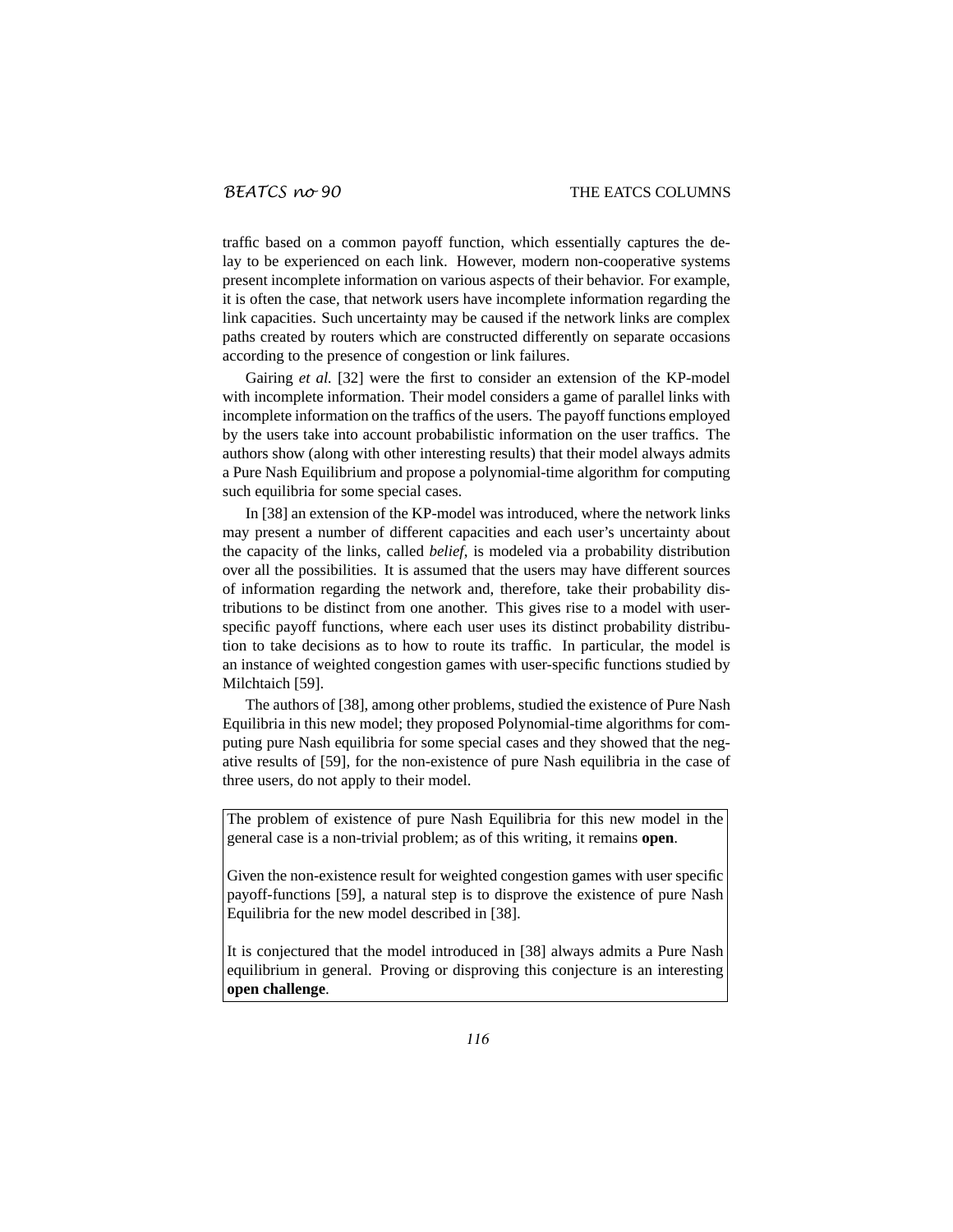Work for answering this question has been carried out in various directions. In [33] it was shown that the game introduced in [38] is not an *ordinal potential game*, since it has been shown that the state space of an instance of the game contains a cycle. Therefore, potential functions [60], a powerful method for proving existence of Nash Equilibria, cannot be used for this model. Further attempts by the authors of [38], including applying graph-theoretic methods and inductive arguments have not been successful. The arguments end up failing mainly due to the arbitrary relation between the different user beliefs on the capacity of the network links.

Typically, simple counter-examples to the existence of pure Nash Equilibria considering a small number of resource (links) and users are used for such purposes (for example, in [59], the counter-example involves 3 users and 3 resources). This appears not to be the case for the new model: in [38] was shown that for the case of three users (and arbitrary number of links) pure Nash Equilibria always exist; also simulations ran on numerous instances of the model (dealing with small number of users and links) suggest the existence of pure NE.

## **6 Adverse Cooperative Computing**

The problem of cooperatively performing a collection of tasks in a decentralized setting where the computing medium is subject to adversarial perturbations is one of the fundamental problems in distributed computing. Such perturbations can be caused by processor failures, unpredictable delays, and communication breakdowns. To develop efficient solutions for computation problems ranging from distributed search such as SETI@home to parallel simulation and GRID computing, it is important to understand efficiency trade-offs characterizing the ability of *p* processors to cooperate on *t* independent tasks in the presence of adversity. This basic problem of cooperation has been studied in a variety of models, including shared-memory [3, 40, 43, 45, 58], message-passing [18, 19, 21, 26, 34, 48], in partitionable networks [25, 37, 39], and also in the settings with limited communication, e.g., [36, 57, 65]. Developing efficient algorithms solving such taskperforming problems in adversarial settings has proven to be difficult.

Here we tackle the problem of distributed cooperation in deterministic sharedmemory settings where the processors are subject to arbitrary failures and delays. Kanellakis and Shvartsman [43] introduced and studied an abstraction of this problem, called Write-All, formulated in terms of *p* processors writing to *t* distinct memory locations in the presence of an adaptive adversary that introduces dynamic failures or delays. Here writing to a memory location models an independent task that can be performed by a single processor in constant time. The efficiency of algorithms in such settings is measured in terms of *work* that accounts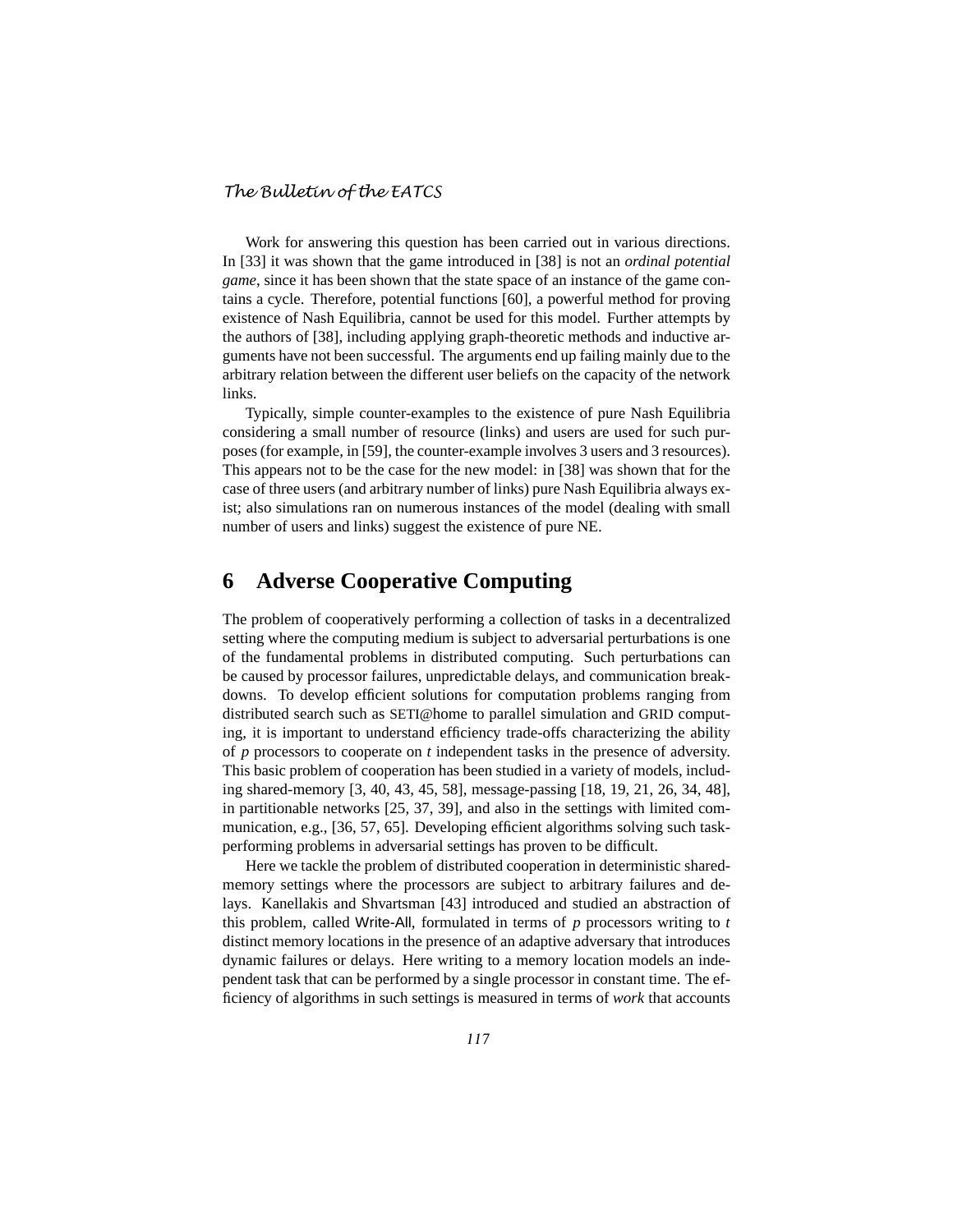for all steps taken by the processors in solving the problem. The upper bound for Write-All with synchronous crash-prone processors was shown to be  $O(t +$  $p \log^2 t / \log \log t$ , where  $p \leq t$ , and at least one processor is non-faulty. The algorithm exhibiting this bound has optimal work of  $O(t)$  when  $p \le t \log \log t / \log^2 t$ . However, Kedem, Palem, Raghunathan, and Spirakis [45] showed that when *p* = *t*, the work lower bound for Write-All is  $\Omega(t \log t)$ , thus no optimal algorithm for Write-All exists for the full range of processors  $(p = t)$ . Although a small gap of log  $t$ / log log  $t$  remains between the upper and lower bounds, the problem can be considered substantially solved for synchronous processors.

Solutions for the Write-All problem become significantly more challenging when asynchrony is introduced. The most efficient deterministic asynchronous algorithm known for Write-All is the elegant algorithm of Anderson and Woll [3] that has work  $O(t \cdot p^{\epsilon})$  for  $p \leq t$  and any  $\epsilon > 0$ . The strongest corresponding lower bound, due to Buss, Kanellakis, Ragde, and Shvartsman [17], is  $\Omega(t + p \log p)$ , and it holds even if no processor crashes. Note that in complexity-theoretic terms, the relative gap between these bounds on work is very large (i.e., polynomial in *p*, being  $p^{\epsilon}$  for  $p = t$ ), since the lower bound is only a logarithm away from linear work. Given that this gap is now 15 years old, and that this problem continues to be of interest, it appears that narrowing this gap is extremely challenging.

Thus we formulate our first, two-pronged, **open problem** as follows: (a) can a stronger than  $\Omega(t \log t)$  lower bound on work be shown for asynchronus Write-All problem, and/or (b) is there an algorithm for asynchronous processors that solves the problem with work asymptotically less than  $O(t^{1+\epsilon})$  for  $p = t$ ?

Next observe that an optimal algorithm for Write-All must have work Θ(*t*), however the lower bounds on work of  $\Omega(t + p \log p)$  make optimality out of reach when  $p = \Omega(t)$ . Also note that the algorithm [3] has work complexity  $\omega(t)$  for all but a trivial number *p* of processors. The quest then is to obtain work-optimal solutions for this problem using the largest possible, and non-trivial compared to *t*, number of processors *p* in order to maximize the parallelism of the solution. Recently Malewicz [56] presented the first qualitative advancement in the search for optimal work complexity by exhibiting an algorithm that has work Θ(*t*) using a non-trivial number *g* of processors, where  $g = \sqrt[4]{t/\log t}$ . Using different techniques, Kowalski and Shvartsman [49] exhibited an algorithm that has work complexity of  $O(t + p^{2+\epsilon})$ , achieving optimality for a larger range of processors, specifically for  $p = O(t^{1/(2+\varepsilon)})$ .

Our second and final **open problem** is as follows: Is it possible to solve the asynchronous Write-All problem with optimal work *O*(*t*) using the number of processors  $p = t^{\delta}$  for  $\delta > 1/2$ ?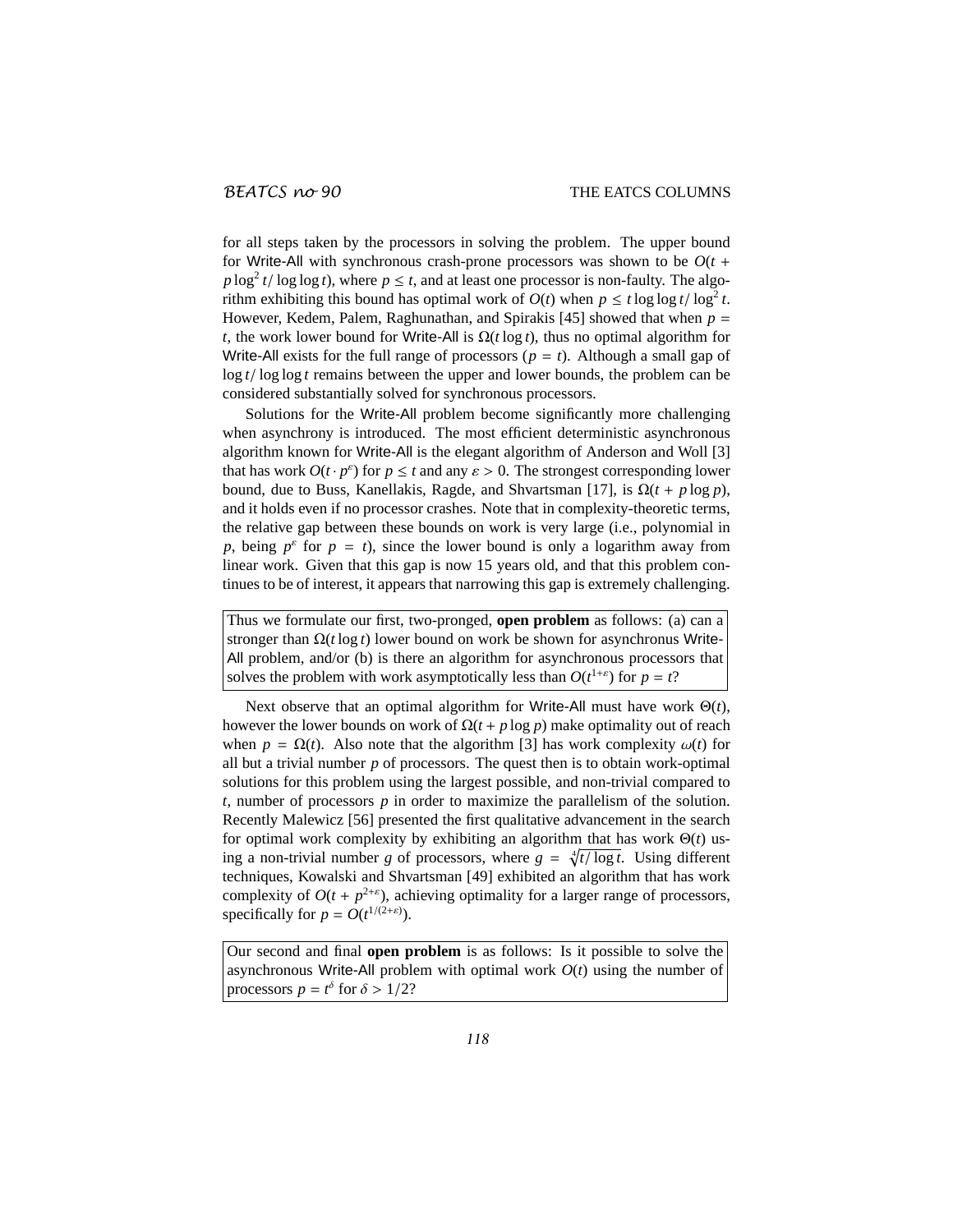Summing up, we presented the Write-All problem that abstracts the distributed cooperation problem in the presence of adversity. Despite substantial research, there is a dearth of efficient deterministic shared-memory algorithms for Write-All with asynchronous crash-prone processors.

The most challenging **open problems** in this area deal with closing the gap between the lower and upper bounds on work, and with the development of work-optimal algorithms that use the largest possible number of processors in order to achieve high speedup in solving the problem of distributed cooperation.

## **7 Distributed Approximations**

Initiated by Papadimitriou and Yannakakis [64], the distributed approximation of linear programs has attracted the interests of researchers for some time. Most of the past efforts considered the special class of packing and its dual (covering) linear programs. Note that many hard problems (e.g. dominating set, coloring etc.) can be cast in the form of Integer Linear Programs (ILPs) and their distributed complexity of a good approximation is, up to now, a major open issue.

It is fair to assume a setting of a network with classical message passing capability, in which a node can send a message of size  $O(\log n)$  bits to each neighbor in the net, in each communication step. Here *n* is the network size. We can also assume that each network node has a distinct id of size  $O(\log n)$  bits. This is a synchronous communication model where the computation is assumed to advance in (global) rounds. Imagine then a general ILP setting, where, for example, there are *n* "producing" nodes and *m* "accepting" nodes. In general *m* is less than *n*. Each producer, call her *i*, has to derive an integer *x<sup>i</sup>* (this can be negative. In that case the producer demands  $x_i$  units). For each "accepting" node *j*, when an  $x_i$  arrives to it, it has an associated cost (or benefit)  $a_i^j$  $i^j * x_i$ . For each accepting node *j*, the sum of all  $a_i^j$  $i^j * x_i$ ,  $(i = 1...n)$ , must be at most an integer quantity  $b_j$ . Here  $a^i_j$ ,  $b_j$ are integers. The  $x_i$ 's produced have each a cost (or benefit)  $c_i * x_i$  where  $c_i$  is an integer. Now, the whole system must minimize the sum of all  $c_i * x_i$ ,  $(i = 1 ... n)$ . Or, at least approximate this minimum. The reader can recognize that this is the general case of an ILP.

The distributed complexity (i.e. number of rounds to achieve a good approximation) of the general integer-linear programs is a major **open problem**.

Note that the "accepting" nodes can elect a leader and then she can get all the coefficients needed to solve the problem locally. But, the restriction in the message size, leads to an awful number of rounds, e.g. around *n*. We want here a small number of rounds (constant number would be fine). Note that we do not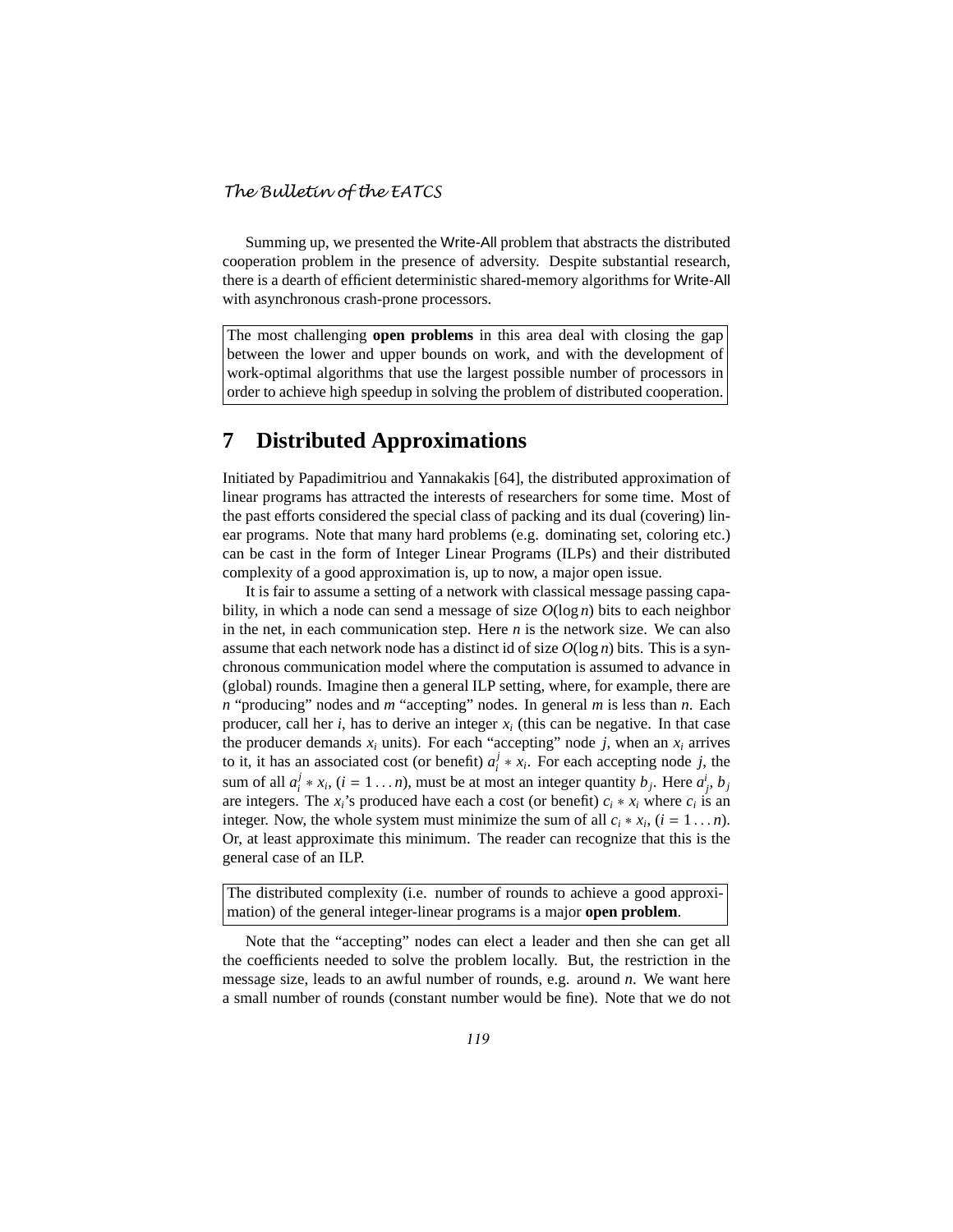assume that the  $a_j^i$  form a metric. They can also be arbitrarily large.

Facility location is an example of a non-positive linear integer program that is not a covering or packing one. Only very recently, the works [61, 35] made some progress in the distributed approximation of the facility location problem. In the facility location problem, the network is a (usually complete but this does not help much) bipartite graph, where two node sets, *C* and *F* share edges between them. Here  $C$  is the set of clients and  $F$  is the set of facilities. Each facility  $i$  has a non-negative opening cost *f<sup>i</sup>* . The connection cost between facility *i* and client *j* is an integer  $c_i^j$  $\overline{y}$ <sup>*i*</sup>. Let *y<sub>i</sub>*, *x*<sup>*j*</sup></sup>  $\frac{1}{i}$  be zero/one variables where  $y_i = 1$  indicates that facility *i* is open and  $x_i^j = 1$  indicates that client *j* is connected to facility *i*. The system has to minimize the sum of all opening and connection costs. Note that any good solution that works with the relaxed linear problem first, must round the non-integer solutions. Even this (e.g. randomized rounding ) has to be well done in a distributed way.

An interesting variation of such problems is a selfish distributed optimization situation. Let me motivate this by a Stackelberg game: Here each node *i* wants to send flow  $x_i$  to a destination node *j*. The total flow sums to (say) a value *r*. Some of the nodes (belonging to a subset *L*) are not selfish but they agree to work together (e.g. under an elected leader). The rest route their flows selfishly to avoid big delays. But the nodes in *L* can put their flows in such a way so that the Nash Equilibrium reached by the other nodes is very close to an optimal flow routing (e.g. of min total latency).

Finding distributed solutions to the selfish optimization problem described above, remains an **open problem**

For centralized solutions, one can see [44]. In fact, [44] shows that the leader  $(i.e., the centralized equivalent to  $L$ ) can put its flow in such a way so that the Nash$ equilibrium reached by the other selfish flows is indeed the optimal, provided that the leader controls a sizeable portion of the overall flow. For recent developments on distributed approximations to problems related to linear and integer programming, we refer the reader to [51].

## **8 Sensor Networks: Locality for Geometric Graphs**

Wireless sensor networks currently exhibit an incredible research momentum. Computer scientists and engineers from all flavors are embracing the area. Sensor networks are explored by researchers from hardware technology to operating systems, from antenna design to middleware, from graph theory to computational geometry. The distributed algorithms community should join this big interdisci-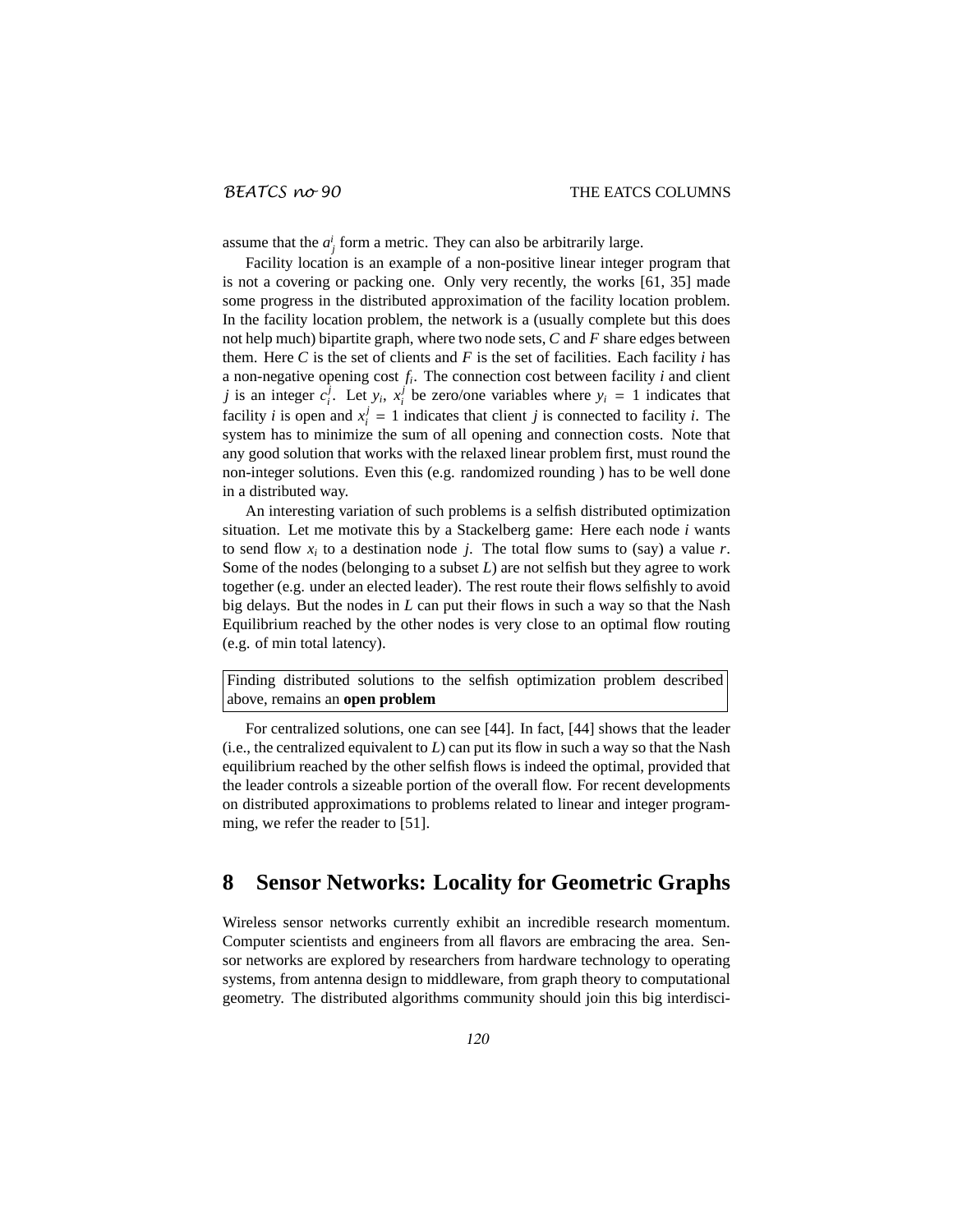plinary party.

In the last twenty years, so-called *local* algorithms have been a thriving theoretical research subject. In a *k-local algorithm*, for some parameter *k*, each node can communicate at most *k* times with its neighbors. Hence, even in synchronous operation nodes can at most gather information about their *k*-neighborhood. Early work for this model includes some of the most wonderful results in distributed computing, such as Luby's randomized independent set algorithm [55], sparse partitions by Awerbuch and Peleg [12], or Linial's  $\Omega(\log n)$  lower bound [53].

There have been recent advances on both upper [51] and lower [50] bounds; however, many basic questions (e.g. a deterministic local construction of a maximal independent set) are still **open** (see also Section 7).

Until recently this theory was a bit *l'art pour l'art*. Sensor networks may be a first real-world application domain for local algorithms. Due to their wireless nature, the links of a sensor network are often unstable, in other words, the network is dynamic. In such an environment it is often impossible to run a centralized algorithm, as the network topology which serves as an input for an algorithm is usually different from the topology after running the algorithm. Local algorithms on the other hand are able to compromise approximation quality (efficacy) for communication time (efficiency) in order to keep up with the network dynamics.

Unfortunately, local algorithms are not exactly tailored for sensor networks. Apart from various other modeling issues [67], local algorithms are often developed for general graphs; in sensor networks, however, geometry comes into play as the distribution of nodes in space and the propagation range of wireless links usually adhere to geometric constraints. Several models inspired by both graph theory and geometry are possible; in a recent survey [67], a few such models are presented.

So far, very little is known about local algorithms for geometric graphs. To give a specific example, even for a simple model known as *unit disk graph*, the local complexity of typical coordination tasks (e.g., computing a dominating set) is an **open problem**. In fact, to the best of our knowledge, the currently best algorithm for this problem on unit disk graphs remains an algorithm for general graphs [51].

## **References**

[1] Y. Afek, H. Attiya, D. Dolev, E. Gafni, M. Merritt and N. Shavit, "Atomic Snapshots of Shared Memory", *Journal of the ACM*, Vol 40, No 4, pp. 873–890, September 1993.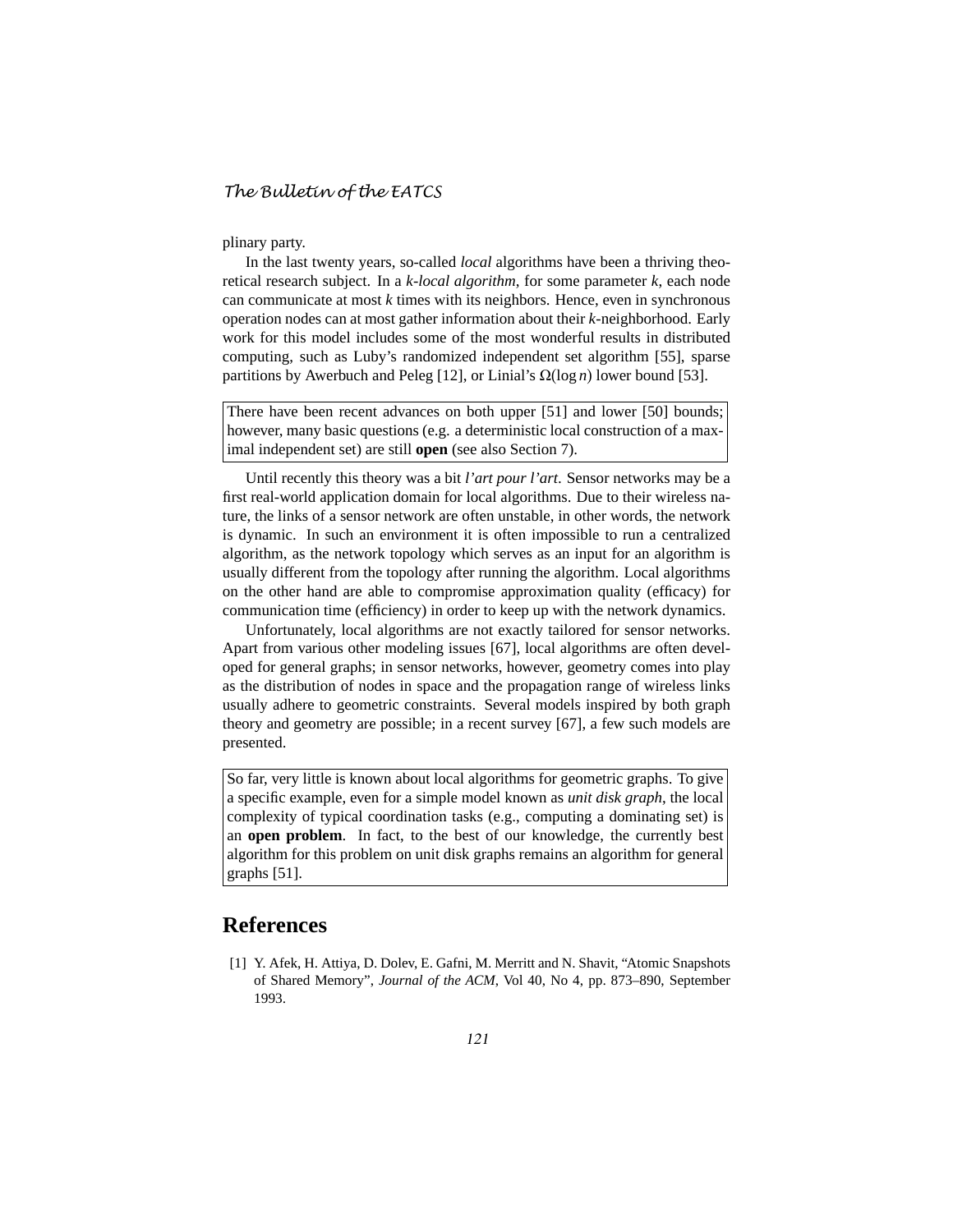- [2] J. H. Anderson, "Multi-Writer Composite Registers", *Distributed Computing*, Vol. 7, No 4, pp. 175–195, April 1994.
- [3] R. J. Anderson and H. Woll, "Algorithms for the Certified Write-All Problem", *SIAM Journal on Computing*, Vol. 26, No. 5, pp. 1277–1283, October 1997.
- [4] J. Aspnes, "Time- and Space-Efficient Randomized Consensus", *Journal of Algorithms*, Vol. 14, No. 2, pp. 414-431, May 1993.
- [5] A. Israeli and A. Shirazi, "The Time Complexity of Updating Snapshot Memories", *Information Processing Letters*, Vol. 65, No. 1, pp. 33–40, January 1998.
- [6] J. Aspnes, "Lower Bounds for Distributed Coin-Flipping and Randomized Consensus", *Journal of the ACM*, Vol. 45, No. 3, pp. 415-450, May 1998.
- [7] H. Attiya, F. Ellen and P. Fatourou, "The Complexity of Updating Multi-Writer Snapshot Objects", *Proceedings of the 8th International Conference on Distributed Computing and Networking*, to appear, December 2006.
- [8] H. Attiya and A. Fouren, "Adaptive and Efficient Algorithms for Lattice Agreement and Renaming", *SIAM Journal on Computing*, Vol. 31, No. 2, pp. 642–664, October 2001.
- [9] H. Attiya, M. Herlihy and O. Rachman, "Atomic Snapshots Using Lattice Agreement", *Distributed Computing*, Vol. 8, No. 3, pp. 121–132, March 1995.
- [10] H. Attiya and O. Rachman, "Atomic Snapshots in *O*(*n* log *n*) Operations", *SIAM Journal on Computing*, Vol. 27, No. 2, pp. 319–340, April 1998.
- [11] Y. Aumann, "Efficient Asynchronous Consensus with the Weak Adversary Scheduler", *Proceedings of the 16th Annual ACM Symposium on Principles of Distributed Computing*, pp. 209-218, August 1997.
- [12] B. Awerbuch and D. Peleg, "Sparse Partitions", *Proceedings of the 31st Annual IEEE Symposium on Foundations of Computer Science*, Vol. 2, pp. 503–513, October 1990.
- [13] Y. Azar, E. Cohen, A. Fiat, H. Kaplan and H. Racke, "Optimal Oblivious Routing in Polynomial Time", *Proceedings of the 35th Annual ACM Symposium on Theory of Computing*, pp. 383–388, June 2003.
- [14] G. Bracha and O. Rachman, "Randomized Consensus in Expected  $O(n^2 \log n)$  Operations", *Proceedings of the 5th International Workshop on Distributed Algorithms*, pp. 143-150, October 1991.
- [15] C. Busch, M. Ismail and J. Xi, "Optimal Oblivious Path Selection on the Mesh", *Proceedings of the 19th IEEE International Parallel and Distributed Processing Symposium*, pp. 82–91, April 2005.
- [16] C. Busch, M. Ismail and J. Xi, "Oblivious Routing on Geometric Networks", *Proceedings of the 17th Annual ACM Symposium on Parallelism in Algorithms and Architectures*, pp. 316–324, July 2005.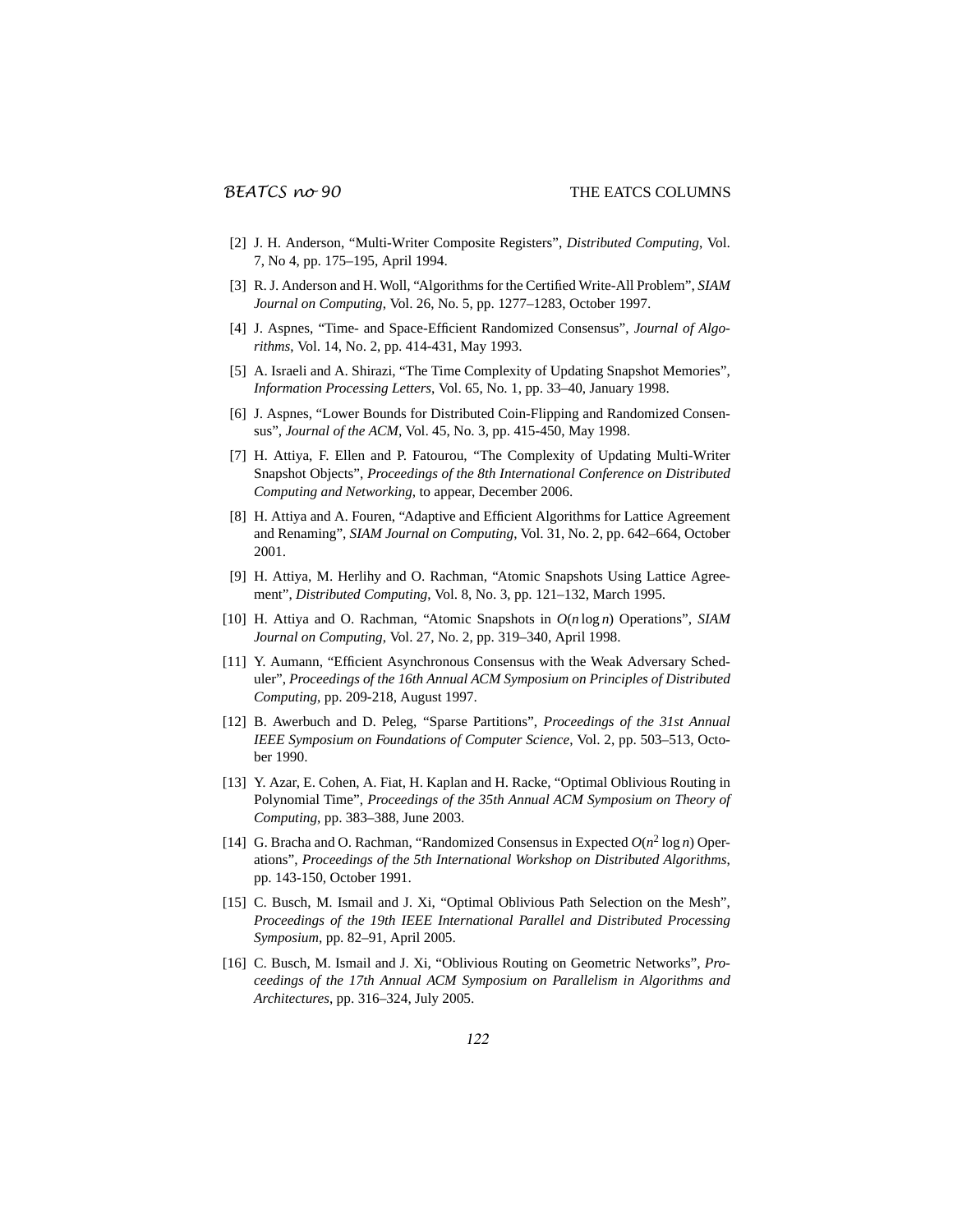- [17] J. Buss, P. Kanellakis, P. Ragde and A. Shvartsman, "Parallel Algorithms with Processor Failures and Delays", *Journal of Algorithms*, Vol. 20, No. 1, pp. 45–86, January 1996.
- [18] B. Chlebus, R. De Prisco and A. Shvartsman, "Performing Tasks on Restartable Message-Passing Processors", *Distributed Computing*, Vol. 14, No. 1, pp. 49–64, January 2001.
- [19] B. Chlebus, L. Gąsieniec, D. Kowalski and A. Shvartsman, "Bounding Work and Communication in Robust Cooperative Computation", *Proceedings of the 16th International Symposium on Distributed Computing*, pp. 295–310, October 2002.
- [20] L. Davidovitch, S. Dolev and S. Rajsbaum, "Consensus Continue? Stability of Multi-Valued Continuous Consensus!", *Proceedings of the 6th Workshop on Geometric and Topological Methods in Concurrency and Distributed Computing*, pp. 21-24, October 2004.
- [21] R. De Prisco, A. Mayer and M. Yung, "Time-Optimal Message-Efficient Work Performance in the Presence of Faults", *Proceedings of the 13th Annual ACM Symposium on Principles of Distributed Computing*, pp. 161–172, August 1994.
- [22] S. Dolev, *Self-Stabilization*, MIT Press, 2000.
- [23] S. Dolev, R. Kat and E. Schiller, "When Consensus Meets Self-Stabilization, Self-Stabilizing Failure Detector, Consensus and Replicated State-Machine", Technical Report, Department of Computer Science, Ben-Gurion University of the Negev, 2006.
- [24] S. Dolev and S. Rajsbaum, "Stability of Long-Lived Consensus", *Journal of Computer and System Sciences*, Vol. 67, No. 1, pp. 26-45, August 2003.
- [25] S. Dolev, R. Segala and A. Shvartsman, "Dynamic Load Balancing with Group Communication", *Proceedings of the 6th International Colloquium on Structural Information and Communication Complexity*, pp. 111–125, July 1999.
- [26] C. Dwork, J. Halpern and O. Waarts, "Performing Work Efficiently in the Presence of Faults", *SIAM Journal on Computing*, Vol. 27, No. 5, pp. 1457–1491, October 1998.
- [27] P. Fatourou, F. Fich and E. Ruppert, "Space-Optimal Multi-Writer Snapshot Objects are Slow", *Proceedings of the 21st Annual ACM Symposium on Principles of Distributed Computing*, pp. 13–20, July 2002.
- [28] P. Fatourou, F. Fich and E. Ruppert, "A Tight Time Lower Bound for Space-Optimal Implementations of Multi-Writer Snapshots", *Proceedings of the 35th Annual ACM Symposium on Theory of Computing*, pp. 259–268, June 2003.
- [29] P. Fatourou, F. Fich and E. Ruppert, "Time-Space Tradeoffs for Implementations of Snapshots", *Proceedings of the 38th Annual ACM Symposium on Theory of Computing*, pp. 169-178, May 2006.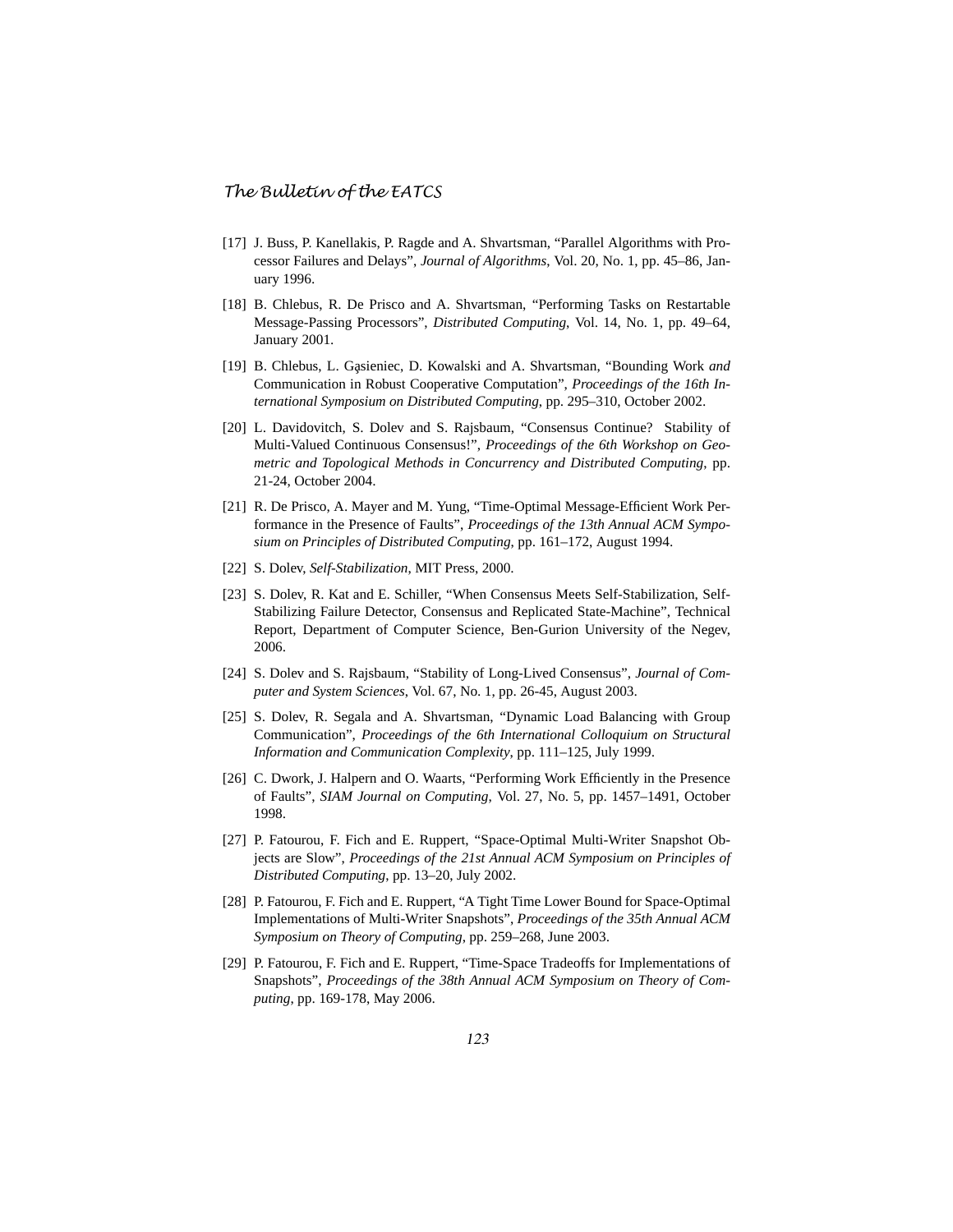- [30] F. Fich, "How Hard is it To Take a Snapshot?", *Proceedings of the 31st Annual Conference on Current Trends in Theory and Practice of Informatics*, Vol. 3381, pp. 27–35, January 2005.
- [31] M. J. Fischer, N. A. Lynch and M. S. Paterson, "Impossibility of Distributed Consensus with One Faulty Process", *Journal of the ACM*, Vol. 32, No. 3, pp. 374-382, April 1985.
- [32] M. Gairing, B. Monien and K. Tiemann, "Selfish Routing with Incomplete Information", *Proceedings of the 17th Annual ACM Symposium on Parallelism in Algorithms and Architectures*, pp. 203–212, July 2005.
- [33] M. Gairing, B. Monien and K. Tiemann, "Routing (Un-)Splittable Flow in Games with Player-Specific Linear Latency Functions", *Proceedings of the 33rd International Colloquium on Automata, Languages and Programming*, Vol. 4051, pp. 501- 512, July 2006.
- [34] Z. Galil, A. Mayer and M. Yung, "Resolving Message Complexity of Byzantine Agreement and Beyond", *Proceedings of the 36th IEEE Symposium on Foundations of Computer Science*, pp. 724–733, October 1995.
- [35] J. Gehweiler, C. Lammersen and C. Sohler, "A Distributed  $O(1)$ -Approximation Algorithm for the Uniform Facility Location Problem", *Proceedings of the 18th Annual ACM Symposium on Parallelism in Algorithms and Architectures*, pp. 237-243, July 2006.
- [36] S. Georgiades, M. Mavronicolas and P. Spirakis, "Optimal, Distributed Decision-Making: The Case of no Communication", *Proceedings of the 12th International Symposium on Fundamentals of Computation Theory*, Vol. 1684, pp. 293–303, August/September 1999.
- [37] C. Georgiou, A. Russell and A. Shvartsman, "Work-Competitive Scheduling for Cooperative Computing with Dynamic Groups", *SIAM Journal on Computing*, Vol. 34, No. 4, pp. 848–862, 2005.
- [38] C. Georgiou, T. Pavlides and A. Philippou, "Network Uncertainty in Selfish Routing", *CD-ROM Proceedings of the 20th IEEE International Parallel and Distributed Processing Symposium*, April 2006.
- [39] C. Georgiou and A. Shvartsman, "Cooperative Computing with Fragmentable and Mergeable Groups", *Journal of Discrete Algorithms*, Vol. 1, No. 2, pp. 211–235, April 2003.
- [40] J. Groote, W. Hesselink, S. Mauw and R. Vermeulen, "An Algorithm for the Asynchronous Write-All Problem Based on Process Collision", *Distributed Computing*, Vol. 14, No. 2, pp. 75–81, April 2001.
- [41] M. Inoue, W. Chen, T. Masuzawa and N. Tokura, "Linear Time Snapshots Using Multi-Writer Multi-Reader Registers", *Proceedings of the 8th International Workshop on Distributed Algorithms*, Vol. 857, pp. 130–140, September/October 1994.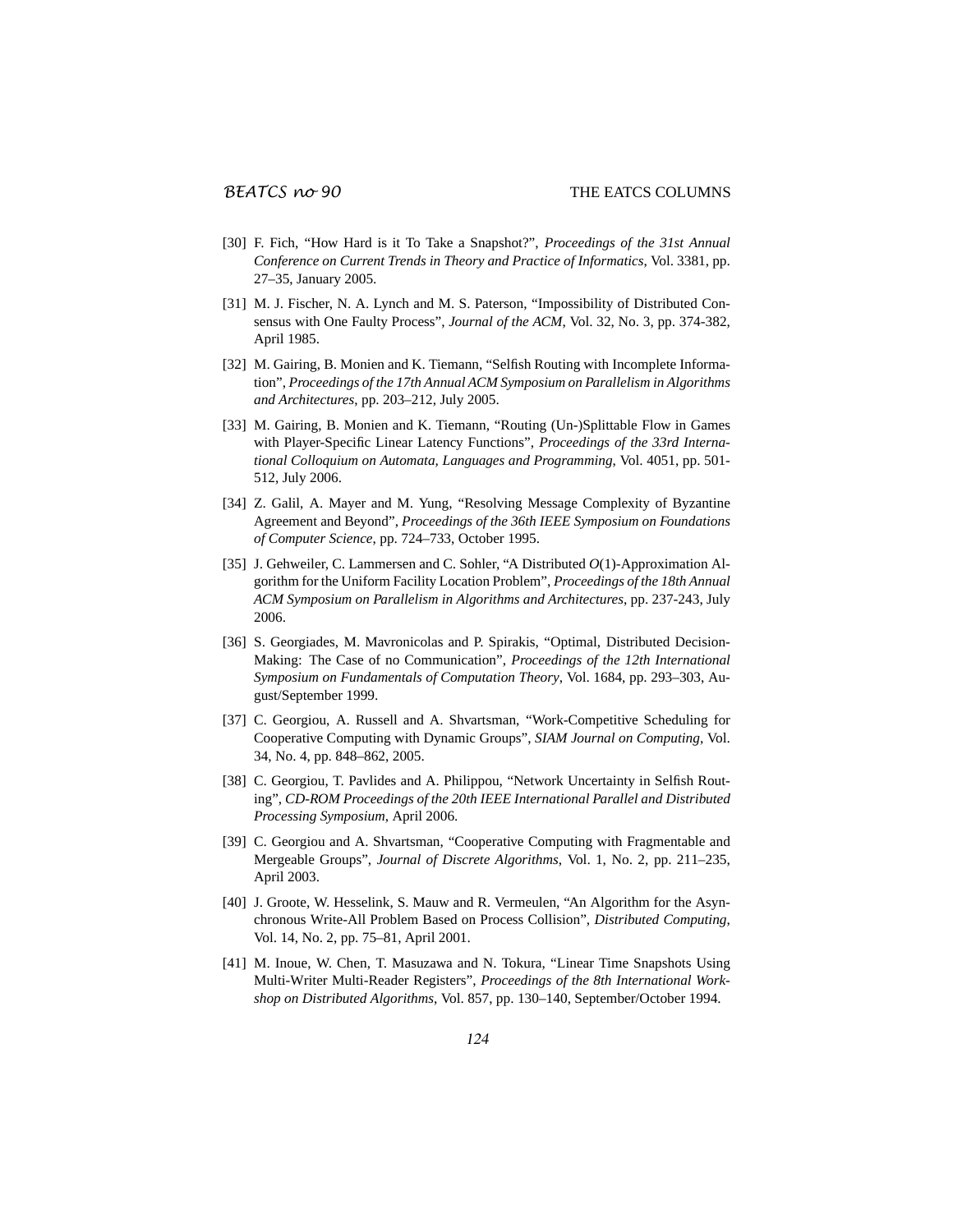- [42] A. Israeli, A. Shaham, A. Shirazi and T. Masuzawa, "Linear-Time Snapshot Implementations in Unbalanced Systems", *Mathematical Systems Theory*, Vol. 28, No. 5, pp. 469–486, September/October 1995.
- [43] P. Kanellakis and A Shvartsman, *Fault-Tolerant Parallel Computation*, Kluwer Academic Publishers, 1997.
- [44] A. Kaporis and P. Spirakis, "The Price of Optimum in Stackelberg Games on Arbitrary Single Commodity Networks and Latency Functions", *Proceedings of the 18th Annual ACM Symposium on Parallelism in Algorithms and Architectures*, pp. 19-28, July 2006.
- [45] Z. Kedem, K. Palem, A. Raghunathan and P. Spirakis, "Combining Tentative and Definite Executions for Dependable Parallel Computing", *Proceedings of the 23rd Annual ACM Symposium on Theory of Computing*, pp. 381–390, May 1991.
- [46] Z. Kedem, K. Palem and P. Spirakis, "Efficient Robust Parallel Computations", *Proceedings of the 22nd Annual ACM Symposium on Theory of Computing*, pp. 138– 148, May 1990.
- [47] E. Koutsoupias and C. H. Papadimitriou, "Worst-Case Equilibria", *Proccedings of the 16th International Symposium on Theoretical Aspects of Computer Science*, Vol. 1563, pp. 404–413, March 1999.
- [48] D. Kowalski and A. Shvartsman, "Performing Work with Asynchronous Processors: Message-Delay-Sensitive Bounds", *Information and Computation*, Vol. 203, No. 2, pp. 181–210, December 2005.
- [49] D. Kowalski and A. Shvartsman, "Writing-All Deterministically and Optimally Using a Non-Trivial Number of Asynchronous Processors", *Procedings of the 16th Annual ACM Symposium on Parallelism in Algorithms and Architectures*, pp. 311– 320, June 2004.
- [50] F. Kuhn, T. Moscibroda and R. Wattenhofer, "What Cannot be Computed Locally", *Proceedings of the 23rd Annual ACM Symposium on the Principles of Distributed Computing*, pp. 300–309, July 2004.
- [51] F. Kuhn, T. Moscibroda and R. Wattenhofer, "The Price of Being Near-Sighted", *Proceedings of the 17th Annual ACM-SIAM Symposium on Discrete Algorithms*, pp. 980-989, January 2006.
- [52] F. Leighton, B. Maggs and S. Rao, "Packet Routing and Job-Shop Scheduling in *O*(*Congestion*+ *Dilation*) Steps", *Combinatorica*, Vol. 14, No. 2, pp. 167–186, June 1994.
- [53] N. Linial, "Locality in Distributed Graph Algorithms", *SIAM Journal on Computing*, Vol. 21, No. 1, pp. 193–201, February 1992.
- [54] M. Loui and H. Abu-Amara, "Memory Requirements for Agreement among Unreliable Asynchronous Processes", *Advances in Computing Research*, Vol. 4, pp. 163-183, 1987.